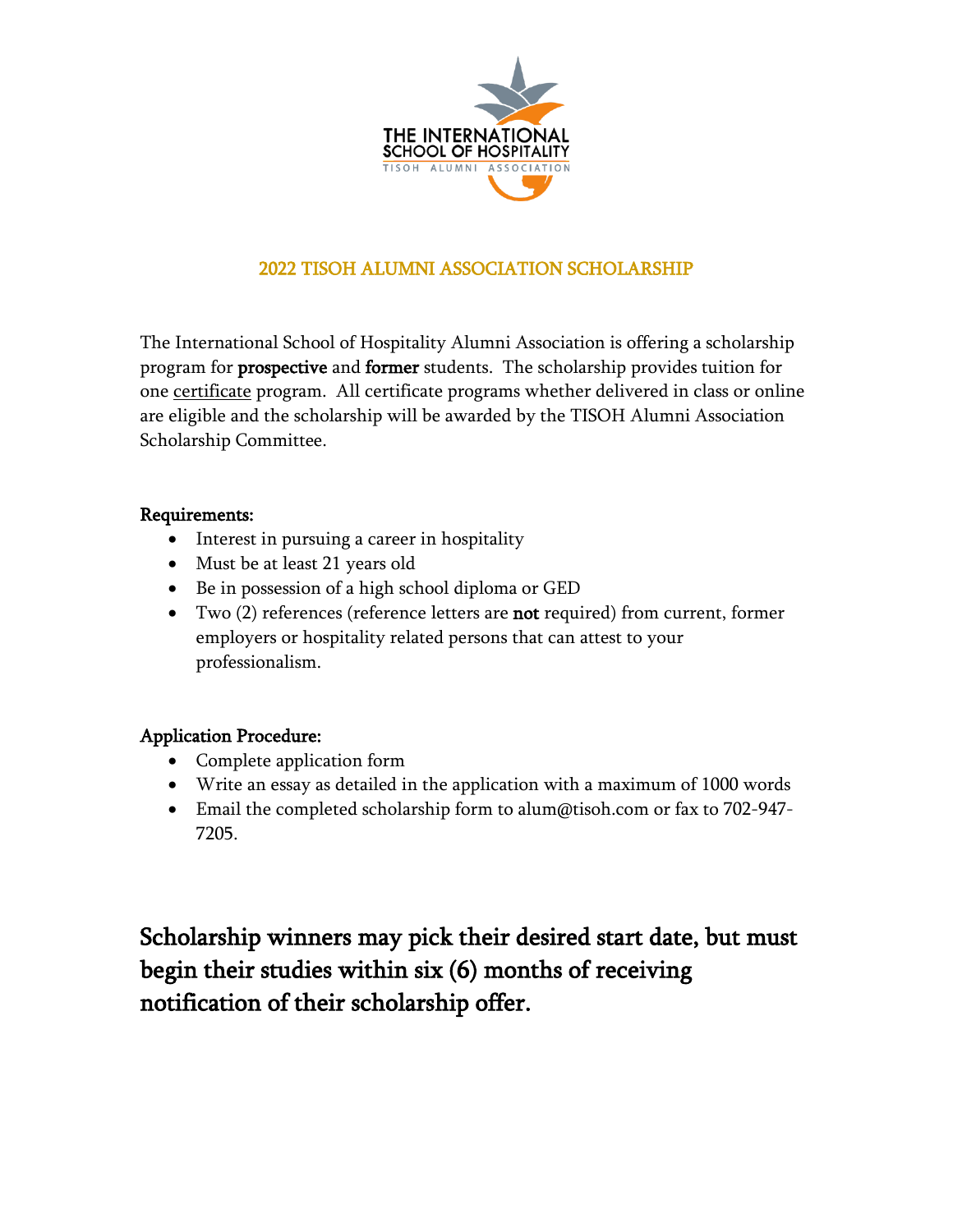

CLOSING DATE:

All applications must be received by September 1, 2022.

Scholarship winners will be notified before November 15, 2022.